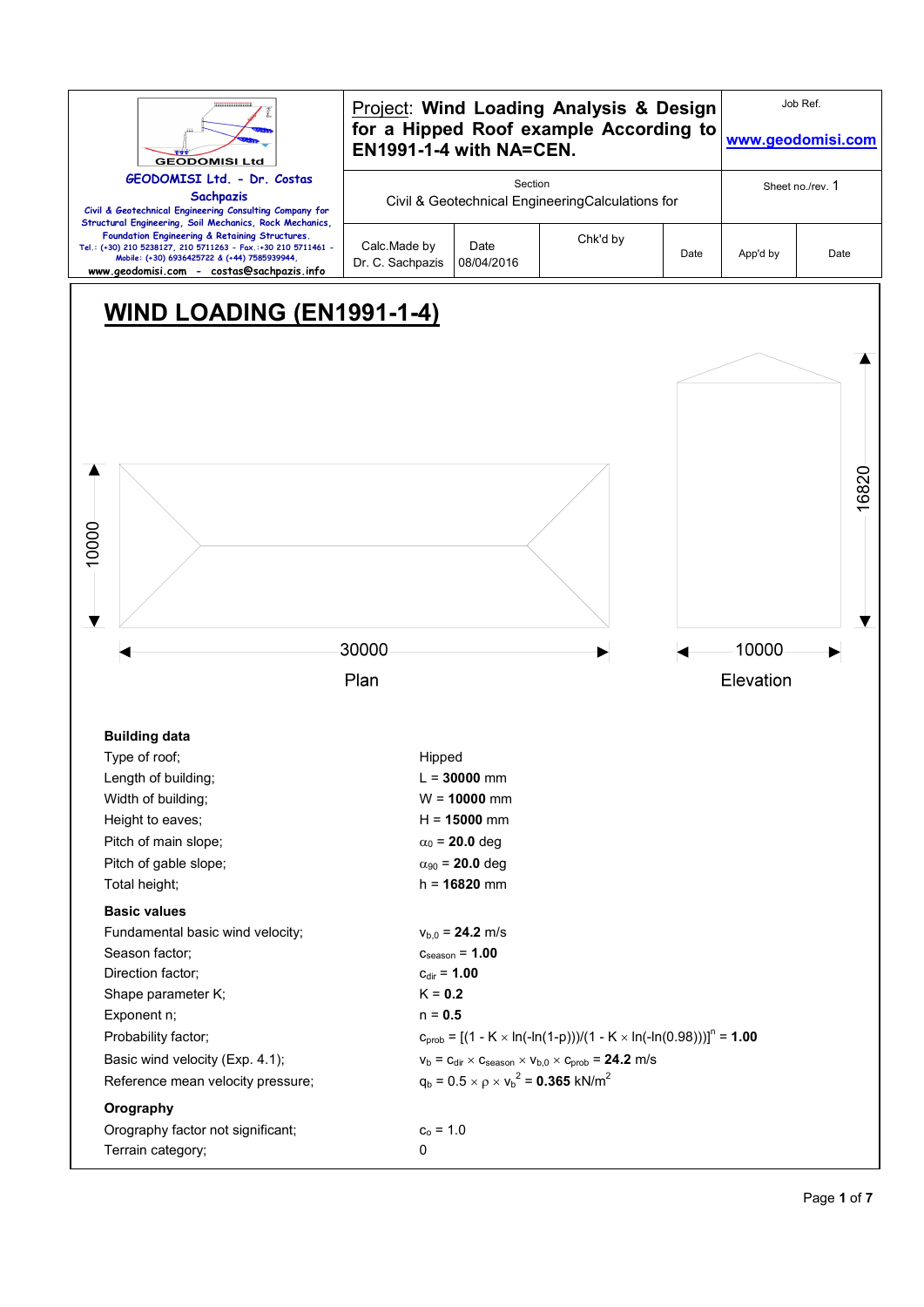| <b>GEODOMISI Ltd</b>                                                                                                                                                                                                                                                    |                                  | <b>Project: Wind Loading Analysis &amp; Design</b><br>for a Hipped Roof example According to<br>EN1991-1-4 with NA=CEN. |                                                    |                                                                                                        |      |          | Job Ref.<br>www.geodomisi.com |
|-------------------------------------------------------------------------------------------------------------------------------------------------------------------------------------------------------------------------------------------------------------------------|----------------------------------|-------------------------------------------------------------------------------------------------------------------------|----------------------------------------------------|--------------------------------------------------------------------------------------------------------|------|----------|-------------------------------|
| GEODOMISI Ltd. - Dr. Costas<br>Sachpazis<br>Civil & Geotechnical Engineering Consulting Company for                                                                                                                                                                     |                                  |                                                                                                                         | Section                                            | Civil & Geotechnical EngineeringCalculations for                                                       |      |          | Sheet no./rev. 1              |
| Structural Engineering, Soil Mechanics, Rock Mechanics,<br>Foundation Engineering & Retaining Structures.<br>Tel.: (+30) 210 5238127, 210 5711263 - Fax.:+30 210 5711461 -<br>Mobile: (+30) 6936425722 & (+44) 7585939944,<br>www.geodomisi.com - costas@sachpazis.info | Calc.Made by<br>Dr. C. Sachpazis |                                                                                                                         | Date<br>08/04/2016                                 | Chk'd by                                                                                               | Date | App'd by | Date                          |
| Displacement height (sheltering effect excluded);                                                                                                                                                                                                                       |                                  | $h_{dis} = 0$ mm                                                                                                        |                                                    |                                                                                                        |      |          |                               |
| The velocity pressure for the windward face of the building with a 0 degree wind is to be considered as 1 part as the                                                                                                                                                   |                                  |                                                                                                                         |                                                    |                                                                                                        |      |          |                               |
| height h is less than b (cl.7.2.2)                                                                                                                                                                                                                                      |                                  |                                                                                                                         |                                                    |                                                                                                        |      |          |                               |
| The velocity pressure for the windward face of the building with a 90 degree wind is to be considered as 2 parts as the                                                                                                                                                 |                                  |                                                                                                                         |                                                    |                                                                                                        |      |          |                               |
| height h is greater than b but less than 2b (cl.7.2.2)                                                                                                                                                                                                                  |                                  |                                                                                                                         |                                                    |                                                                                                        |      |          |                               |
| Peak velocity pressure - windward wall - Wind 0 deg                                                                                                                                                                                                                     |                                  |                                                                                                                         |                                                    |                                                                                                        |      |          |                               |
| Reference height (at which q is sought);                                                                                                                                                                                                                                |                                  |                                                                                                                         | $z = 15000$ mm                                     |                                                                                                        |      |          |                               |
| Displacement height (sheltering effects excluded);                                                                                                                                                                                                                      |                                  | $h_{dis} = 0$ mm                                                                                                        |                                                    |                                                                                                        |      |          |                               |
| Roughness length (Table 4.1);                                                                                                                                                                                                                                           |                                  | $z_0 = 3$ mm                                                                                                            |                                                    |                                                                                                        |      |          |                               |
| Roughness length (Category II);                                                                                                                                                                                                                                         |                                  |                                                                                                                         | $z_{0,II} = 50$ mm                                 |                                                                                                        |      |          |                               |
| Minimum height (Table 4.1);                                                                                                                                                                                                                                             |                                  |                                                                                                                         | $z_{min} = 1000$ mm                                |                                                                                                        |      |          |                               |
| Maximum height;                                                                                                                                                                                                                                                         |                                  |                                                                                                                         | $z_{\text{max}} = 200000$ mm                       |                                                                                                        |      |          |                               |
| Terrain factor;                                                                                                                                                                                                                                                         |                                  |                                                                                                                         | $k_r = 0.19 \times (z_0 / z_{0.11})^{0.07} = 0.16$ |                                                                                                        |      |          |                               |
| Roughness factor;                                                                                                                                                                                                                                                       |                                  |                                                                                                                         | $c_r = k_r \times ln((z - h_{dis}) / z_0) = 1.33$  |                                                                                                        |      |          |                               |
| Mean wind;                                                                                                                                                                                                                                                              |                                  |                                                                                                                         | $v_m = c_r \times c_o \times v_b = 32.1$ m/s       |                                                                                                        |      |          |                               |
| Turbulence factor;                                                                                                                                                                                                                                                      |                                  | $k_1 = 1.0$                                                                                                             |                                                    |                                                                                                        |      |          |                               |
| Turbulence intensity;                                                                                                                                                                                                                                                   |                                  |                                                                                                                         |                                                    | $I_v = k_1 / (c_o \times ln((z - h_{dis}) / z_0)) = 0.117$                                             |      |          |                               |
| Peak velocity pressure;                                                                                                                                                                                                                                                 |                                  |                                                                                                                         |                                                    | $q_p = (1 + 7 \times I_v) \times 0.5 \times p \times v_m^2 = 1.18$ kN/m <sup>2</sup>                   |      |          |                               |
| <b>Structural factor</b>                                                                                                                                                                                                                                                |                                  |                                                                                                                         |                                                    |                                                                                                        |      |          |                               |
| Building type;                                                                                                                                                                                                                                                          |                                  | Steel                                                                                                                   |                                                    |                                                                                                        |      |          |                               |
| Structural factor (Annex D);                                                                                                                                                                                                                                            |                                  |                                                                                                                         | $c_{\rm sCd} = 0.893$                              |                                                                                                        |      |          |                               |
| Peak velocity pressure - windward wall (lower part) - Wind 90 deg                                                                                                                                                                                                       |                                  |                                                                                                                         |                                                    |                                                                                                        |      |          |                               |
| Reference height (at which q is sought);                                                                                                                                                                                                                                |                                  |                                                                                                                         | $z = 10000$ mm                                     |                                                                                                        |      |          |                               |
| Displacement height (sheltering effects excluded);                                                                                                                                                                                                                      |                                  | $h_{dis} = 0$ mm                                                                                                        |                                                    |                                                                                                        |      |          |                               |
| Terrain factor;                                                                                                                                                                                                                                                         |                                  |                                                                                                                         | $k_r = 0.19 \times (z_0 / z_{0,II})^{0.07} = 0.16$ |                                                                                                        |      |          |                               |
| Roughness factor;                                                                                                                                                                                                                                                       |                                  |                                                                                                                         | $c_r = k_r \times ln((z - h_{dis}) / z_0) = 1.27$  |                                                                                                        |      |          |                               |
| Mean wind;                                                                                                                                                                                                                                                              |                                  |                                                                                                                         | $v_m = c_r \times c_o \times v_b = 30.6$ m/s       |                                                                                                        |      |          |                               |
| Turbulence factor;                                                                                                                                                                                                                                                      |                                  | $k_1 = 1.0$                                                                                                             |                                                    |                                                                                                        |      |          |                               |
| Turbulence intensity;                                                                                                                                                                                                                                                   |                                  |                                                                                                                         |                                                    | $I_v = k_1 / (c_0 \times ln((z - h_{dis}) / z_0)) = 0.123$                                             |      |          |                               |
| Peak velocity pressure;                                                                                                                                                                                                                                                 |                                  |                                                                                                                         |                                                    | $q_{\rm o} = (1 + 7 \times I_{\rm v}) \times 0.5 \times \rho \times v_{\rm m}^2 = 1.09 \text{ kN/m}^2$ |      |          |                               |
| Peak velocity pressure - windward wall (upper part) - Wind 90 deg                                                                                                                                                                                                       |                                  |                                                                                                                         |                                                    |                                                                                                        |      |          |                               |
| Reference height (at which q is sought);                                                                                                                                                                                                                                |                                  |                                                                                                                         | $z = 15000$ mm                                     |                                                                                                        |      |          |                               |
| Displacement height (sheltering effects excluded);                                                                                                                                                                                                                      |                                  | $h_{dis} = 0$ mm                                                                                                        |                                                    |                                                                                                        |      |          |                               |
| Terrain factor;                                                                                                                                                                                                                                                         |                                  |                                                                                                                         | $k_r = 0.19 \times (z_0 / z_{0,II})^{0.07} = 0.16$ |                                                                                                        |      |          |                               |
| Roughness factor;                                                                                                                                                                                                                                                       |                                  |                                                                                                                         | $c_r = k_r \times ln((z - h_{dis}) / z_0) = 1.33$  |                                                                                                        |      |          |                               |
| Mean wind;                                                                                                                                                                                                                                                              |                                  |                                                                                                                         | $v_m = c_r \times c_o \times v_b = 32.1$ m/s       |                                                                                                        |      |          |                               |
| Turbulence factor;                                                                                                                                                                                                                                                      |                                  | $k_1 = 1.0$                                                                                                             |                                                    |                                                                                                        |      |          |                               |
| Turbulence intensity;                                                                                                                                                                                                                                                   |                                  |                                                                                                                         |                                                    | $I_v = k_1 / (c_0 \times ln((z - h_{dis}) / z_0)) = 0.117$                                             |      |          |                               |
| Peak velocity pressure;                                                                                                                                                                                                                                                 |                                  |                                                                                                                         |                                                    | $q_p = (1 + 7 \times I_v) \times 0.5 \times p \times v_m^2 = 1.18$ kN/m <sup>2</sup>                   |      |          |                               |
| Peak velocity pressure - roof                                                                                                                                                                                                                                           |                                  |                                                                                                                         |                                                    |                                                                                                        |      |          |                               |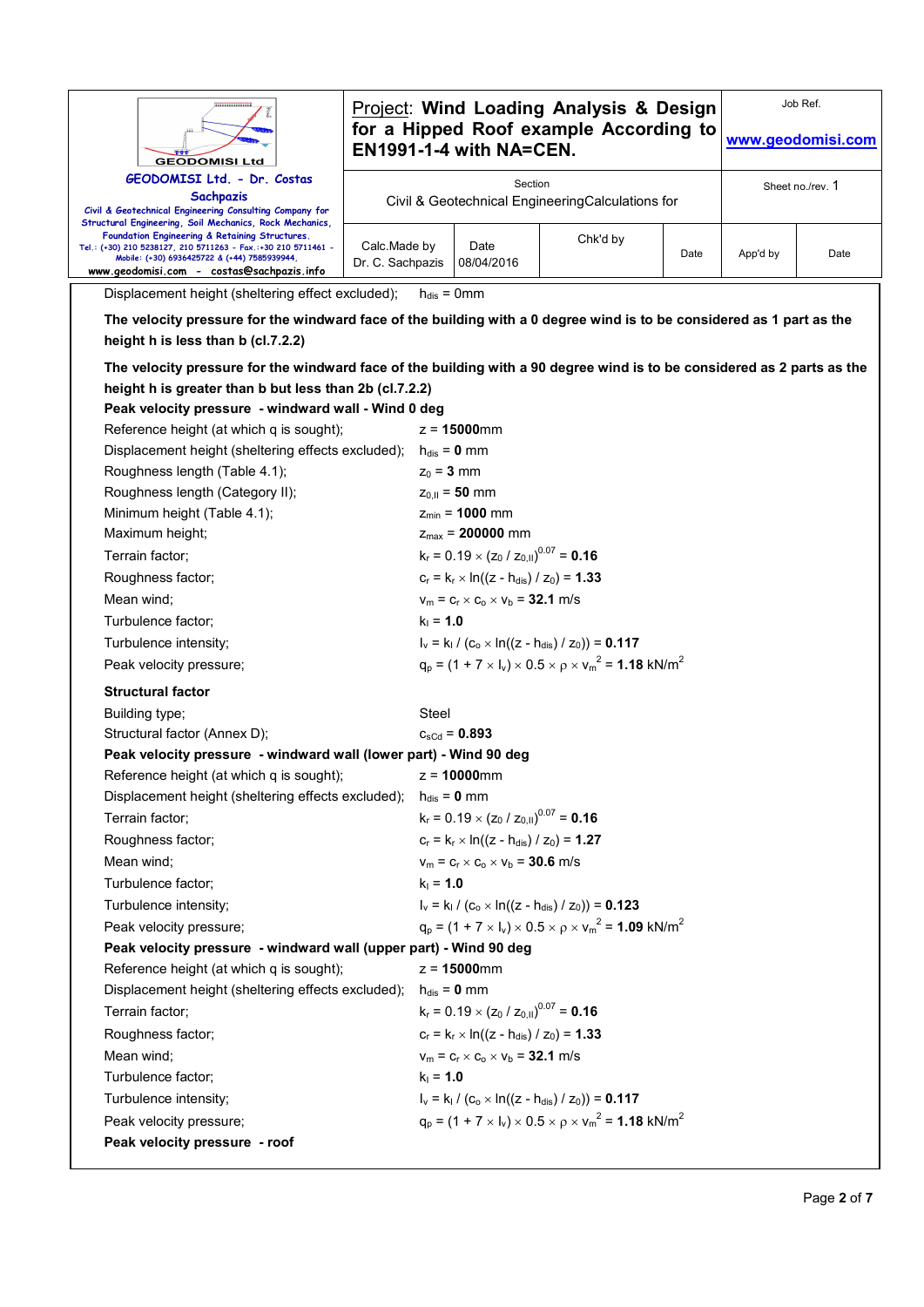|                                                                                                                                                                       | <br><b>GEODOMISI Ltd</b>                                                                       |                                                            | EN1991-1-4 with NA=CEN.                                   |                                                                                        | <b>Project: Wind Loading Analysis &amp; Design</b><br>for a Hipped Roof example According to |                                        |                  | Job Ref.<br>www.geodomisi.com            |
|-----------------------------------------------------------------------------------------------------------------------------------------------------------------------|------------------------------------------------------------------------------------------------|------------------------------------------------------------|-----------------------------------------------------------|----------------------------------------------------------------------------------------|----------------------------------------------------------------------------------------------|----------------------------------------|------------------|------------------------------------------|
| Civil & Geotechnical Engineering Consulting Company for                                                                                                               | GEODOMISI Ltd. - Dr. Costas<br>Sachpazis                                                       |                                                            |                                                           | Section                                                                                | Civil & Geotechnical EngineeringCalculations for                                             |                                        |                  | Sheet no./rev. 1                         |
| Structural Engineering, Soil Mechanics, Rock Mechanics,<br>Tel.: (+30) 210 5238127, 210 5711263 - Fax.:+30 210 5711461 -<br>www.geodomisi.com - costas@sachpazis.info | Foundation Engineering & Retaining Structures.<br>Mobile: (+30) 6936425722 & (+44) 7585939944. |                                                            | Calc.Made by<br>Dr. C. Sachpazis                          | Date<br>08/04/2016                                                                     | Chk'd by                                                                                     | Date                                   | App'd by<br>Date |                                          |
|                                                                                                                                                                       | Reference height (at which q is sought);                                                       |                                                            |                                                           | $z = 16820$ mm                                                                         |                                                                                              |                                        |                  |                                          |
|                                                                                                                                                                       |                                                                                                | Displacement height (sheltering effects excluded);         | $h_{dis} = 0$ mm                                          |                                                                                        |                                                                                              |                                        |                  |                                          |
| Terrain factor:                                                                                                                                                       |                                                                                                |                                                            |                                                           | $k_r = 0.19 \times (z_0 / z_{0.11})^{0.07} = 0.16$                                     |                                                                                              |                                        |                  |                                          |
| Roughness factor;                                                                                                                                                     |                                                                                                |                                                            |                                                           | $c_r = k_r \times ln((z - h_{dis}) / z_0) = 1.35$                                      |                                                                                              |                                        |                  |                                          |
| Mean wind;                                                                                                                                                            |                                                                                                |                                                            |                                                           | $v_m = c_r \times c_o \times v_b = 32.6$ m/s                                           |                                                                                              |                                        |                  |                                          |
| Turbulence factor:                                                                                                                                                    |                                                                                                |                                                            | $k_1 = 1.0$                                               |                                                                                        |                                                                                              |                                        |                  |                                          |
| Turbulence intensity;                                                                                                                                                 |                                                                                                |                                                            |                                                           |                                                                                        | $I_v = k_l / (c_o \times ln((z - h_{dis}) / z_0)) = 0.116$                                   |                                        |                  |                                          |
| Peak velocity pressure;                                                                                                                                               |                                                                                                |                                                            |                                                           |                                                                                        | $q_p = (1 + 7 \times I_v) \times 0.5 \times p \times v_m^2 = 1.20$ kN/m <sup>2</sup>         |                                        |                  |                                          |
|                                                                                                                                                                       |                                                                                                | Peak velocity pressure for internal pressure               |                                                           |                                                                                        |                                                                                              |                                        |                  |                                          |
|                                                                                                                                                                       |                                                                                                | Peak velocity pressure – internal (as roof press.);        |                                                           | $q_{p,i} = 1.20$ kN/m <sup>2</sup>                                                     |                                                                                              |                                        |                  |                                          |
| <b>Pressures and forces</b>                                                                                                                                           |                                                                                                |                                                            |                                                           |                                                                                        |                                                                                              |                                        |                  |                                          |
| Net pressure;                                                                                                                                                         |                                                                                                |                                                            |                                                           | $p = C_{\rm sCd} \times q_{\rm p} \times C_{\rm pe} - q_{\rm p,i} \times C_{\rm pi}$ ; |                                                                                              |                                        |                  |                                          |
| Net force:                                                                                                                                                            |                                                                                                |                                                            |                                                           | $F_w = p_w \times A_{ref}$                                                             |                                                                                              |                                        |                  |                                          |
|                                                                                                                                                                       |                                                                                                | Roof load case 1 - Wind 0, $c_{pi}$ -0.30, - $c_{pe}$      |                                                           |                                                                                        |                                                                                              |                                        |                  |                                          |
| Zone                                                                                                                                                                  | Ext<br>pressure<br>coeff<br>$C_{\rm{pe}}$                                                      | Peak<br>velocity<br>pressure<br>$q_p$ (kN/m <sup>2</sup> ) | Net<br>pressure<br>element,<br>$p_e$ (kN/m <sup>2</sup> ) | Net<br>pressure<br>structure<br>$p_s$ (kN/m <sup>2</sup> )                             | Area<br>$A_{ref}(m^2)$                                                                       | Net force<br>element<br>$F_{w,e}$ (kN) |                  | Net force<br>structure<br>$F_{w,s}$ (kN) |
| $F(-ve)$                                                                                                                                                              | $-0.77$                                                                                        | 1.20                                                       | $-0.56$                                                   | $-0.37$                                                                                | 38.31                                                                                        | $-21.47$                               |                  | $-14.22$                                 |
| $G$ (-ve)                                                                                                                                                             | $-0.70$                                                                                        | 1.20                                                       | $-0.48$                                                   | $-0.31$                                                                                | 47.89                                                                                        | $-23.00$                               |                  | $-14.73$                                 |
| $H(-ve)$                                                                                                                                                              | $-0.27$                                                                                        | 1.20                                                       | 0.04                                                      | 0.11                                                                                   | 46.82                                                                                        | 1.87                                   |                  | 4.96                                     |
| $1(-ve)$                                                                                                                                                              | $-0.47$                                                                                        | 1.20                                                       | $-0.20$                                                   | $-0.08$                                                                                | 76.35                                                                                        | $-15.28$                               |                  | $-6.49$                                  |
| $J(-ve)$                                                                                                                                                              | $-0.90$                                                                                        | 1.20                                                       | $-0.72$                                                   | $-0.50$                                                                                | 22.35                                                                                        | $-16.10$                               |                  | $-11.14$                                 |
| $K(-ve)$                                                                                                                                                              | $-0.97$                                                                                        | 1.20                                                       | $-0.80$                                                   | $-0.56$                                                                                | 34.32                                                                                        | $-27.47$                               |                  | $-19.28$                                 |
| $L$ (-ve)                                                                                                                                                             | $-1.40$                                                                                        | 1.20                                                       | $-1.32$                                                   | $-0.98$                                                                                | 27.14                                                                                        | $-35.84$                               |                  | $-26.46$                                 |
| $M(-ve)$                                                                                                                                                              | $-0.67$                                                                                        | 1.20                                                       | $-0.44$                                                   | $-0.28$                                                                                | 26.07                                                                                        | $-11.48$                               |                  | $-7.19$                                  |
| Total vertical net force;                                                                                                                                             | Total horizontal net force;                                                                    |                                                            |                                                           | $F_{w,v}$ = -88.85 kN                                                                  |                                                                                              |                                        |                  |                                          |

**Walls load case 1 - Wind 0, cpi -0.30, - cpe**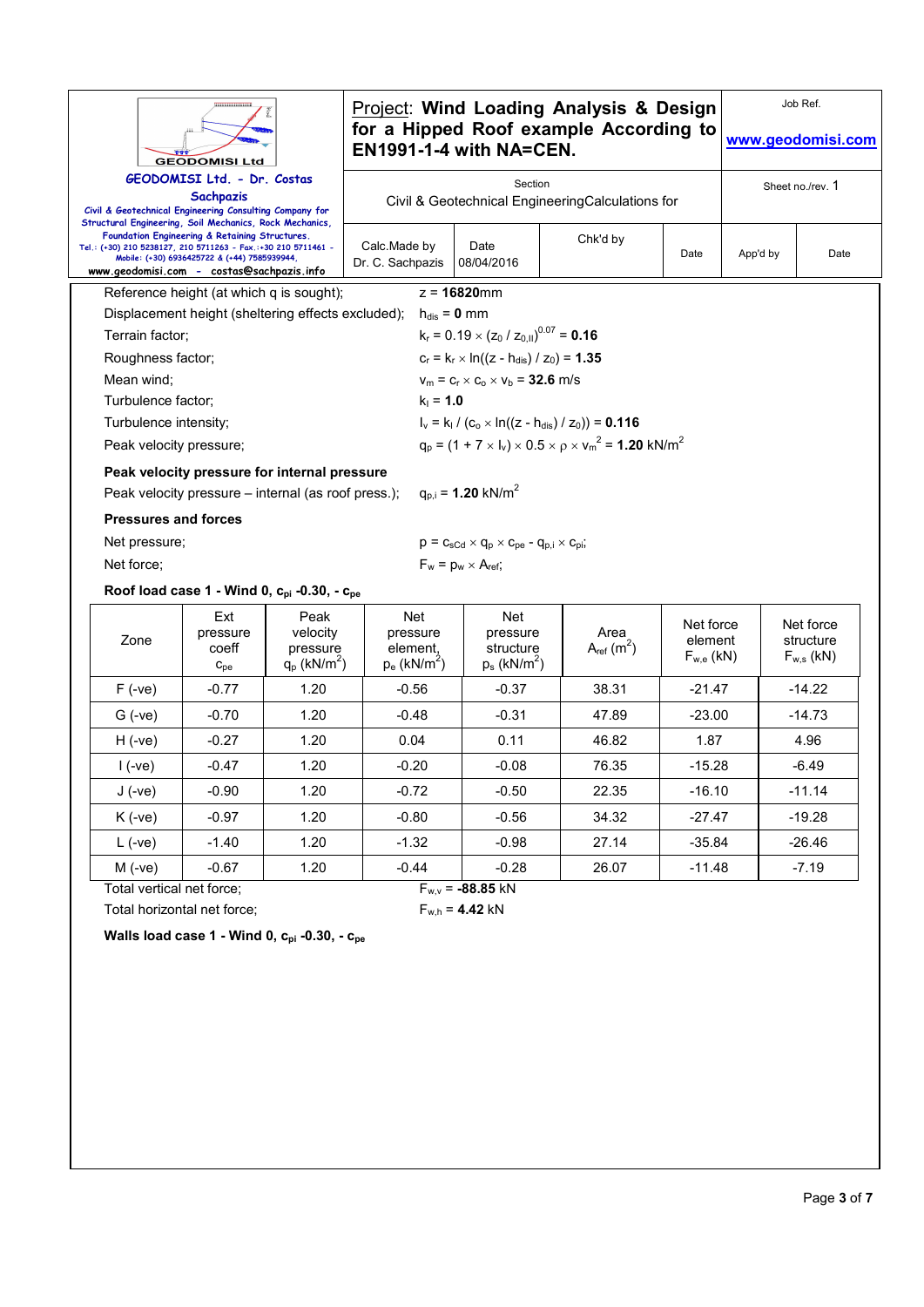

## Project: **Wind Loading Analysis & Design for a Hipped Roof example According to EN1991-1-4 with NA=CEN.**

**www.geodomisi.com**

Job Ref.

Section Civil & Geotechnical EngineeringCalculations for

Chk'd by

Sheet no./rev. 1

**Sachpazis Civil & Geotechnical Engineering Consulting Company for Structural Engineering, Soil Mechanics, Rock Mechanics, Foundation Engineering & Retaining Structures. Tel.: (+30) 210 5238127, 210 5711263 - Fax.:+30 210 5711461 - Mobile: (+30) 6936425722 & (+44) 7585939944,** 

| el.: (+30) 210 5238127, 210 5711263 - Fax.:+30 210 5711461 -<br>www.geodomisi.com - costas@sachpazis.info | Mobile: (+30) 6936425722 & (+44) 7585939944. |                                                            | Calc. Made by<br>Dr. C. Sachpazis                                | Date<br>08/04/2016                                         |                        | Date                                   | App'd by |                                          | Date |
|-----------------------------------------------------------------------------------------------------------|----------------------------------------------|------------------------------------------------------------|------------------------------------------------------------------|------------------------------------------------------------|------------------------|----------------------------------------|----------|------------------------------------------|------|
| Zone                                                                                                      | Ext<br>pressure<br>coeff<br>$C_{\text{pe}}$  | Peak<br>velocity<br>pressure<br>$q_p$ (kN/m <sup>2</sup> ) | <b>Net</b><br>pressure<br>element,<br>$p_e$ (kN/m <sup>2</sup> ) | Net<br>pressure<br>structure<br>$p_s$ (kN/m <sup>2</sup> ) | Area<br>$A_{ref}(m^2)$ | Net force<br>element<br>$F_{w,e}$ (kN) |          | Net force<br>structure<br>$F_{w,s}$ (kN) |      |
| A                                                                                                         | $-1.20$                                      | 1.18                                                       | $-1.05$                                                          | $-0.76$                                                    | 90.00                  | $-94.59$                               |          | $-68.26$                                 |      |
| B                                                                                                         | $-0.80$                                      | 1.18                                                       | $-0.58$                                                          | $-0.39$                                                    | 60.00                  | $-34.84$                               |          | $-23.13$                                 |      |
| D                                                                                                         | 0.80                                         | 1.18                                                       | 1.30                                                             | 1.11                                                       | 450.00                 | 585.46                                 |          | 497.66                                   |      |
| E                                                                                                         | $-0.53$                                      | 1.18                                                       | $-0.27$                                                          | $-0.14$                                                    | 450.00                 | $-120.57$                              |          | $-61.95$                                 |      |

Date

Calc.Made by

## **Overall loading**

Equiv leeward net force for overall section;  $F_1 = F_{w,wEs} = -62.0 \text{ kN}$ Net windward force for overall section;  $F_w = F_{w, wDs} = 497.7$  kN Lack of correlation  $(cl.7.2.2(3) – Note);$   $f_{corr} = 0.88;$  as h/W is 1.682 Overall loading overall section;  $F_{w,D} = f_{\text{corr}} \times (F_w - F_l) + F_{w,h} = 494.4 \text{ kN}$ 

|                           |                                             | Roof load case 2 - Wind 90, Cpi -0.30, - Cpe               |                                                           |                                                            |                        |                                        |                                          |
|---------------------------|---------------------------------------------|------------------------------------------------------------|-----------------------------------------------------------|------------------------------------------------------------|------------------------|----------------------------------------|------------------------------------------|
| Zone                      | Ext<br>pressure<br>coeff<br>$C_{\text{pe}}$ | Peak<br>velocity<br>pressure<br>$q_p$ (kN/m <sup>2</sup> ) | Net<br>pressure<br>element.<br>$p_e$ (kN/m <sup>2</sup> ) | Net<br>pressure<br>structure<br>$p_s$ (kN/m <sup>2</sup> ) | Area<br>$A_{ref}(m^2)$ | Net force<br>element<br>$F_{w,e}$ (kN) | Net force<br>structure<br>$F_{w,s}$ (kN) |
| $F(-ve)$                  | $-0.77$                                     | 1.20                                                       | $-0.56$                                                   | $-0.43$                                                    | 4.26                   | $-2.39$                                | $-1.82$                                  |
| $G$ (-ve)                 | $-0.70$                                     | 1.20                                                       | $-0.48$                                                   | $-0.36$                                                    | 5.32                   | $-2.56$                                | $-1.91$                                  |
| $H(-ve)$                  | $-0.27$                                     | 1.20                                                       | 0.04                                                      | 0.09                                                       | 17.03                  | 0.68                                   | 1.47                                     |
| $1(-ve)$                  | $-0.47$                                     | 1.20                                                       | $-0.20$                                                   | $-0.12$                                                    | 17.03                  | $-3.41$                                | $-2.03$                                  |
| $J(-ve)$                  | $-0.90$                                     | 1.20                                                       | $-0.72$                                                   | $-0.56$                                                    | 9.58                   | $-6.90$                                | $-5.41$                                  |
| $L$ (-ve)                 | $-1.40$                                     | 1.20                                                       | $-1.32$                                                   | $-1.08$                                                    | 10.64                  | $-14.05$                               | $-11.48$                                 |
| $M$ (-ve)                 | $-0.67$                                     | 1.20                                                       | $-0.44$                                                   | $-0.32$                                                    | 17.03                  | $-7.50$                                | $-5.53$                                  |
| $N(-ve)$                  | $-0.27$                                     | 1.20                                                       | 0.04                                                      | 0.09                                                       | 238.38                 | 9.54                                   | 20.55                                    |
| Total vertical net force: |                                             |                                                            |                                                           | $F_{w.v}$ = -5.79 kN                                       |                        |                                        |                                          |

Total horizontal net force;  $F_{w,h} = 1.77$  kN



**Walls load case 2 - Wind 90, cpi -0.30, - cpe**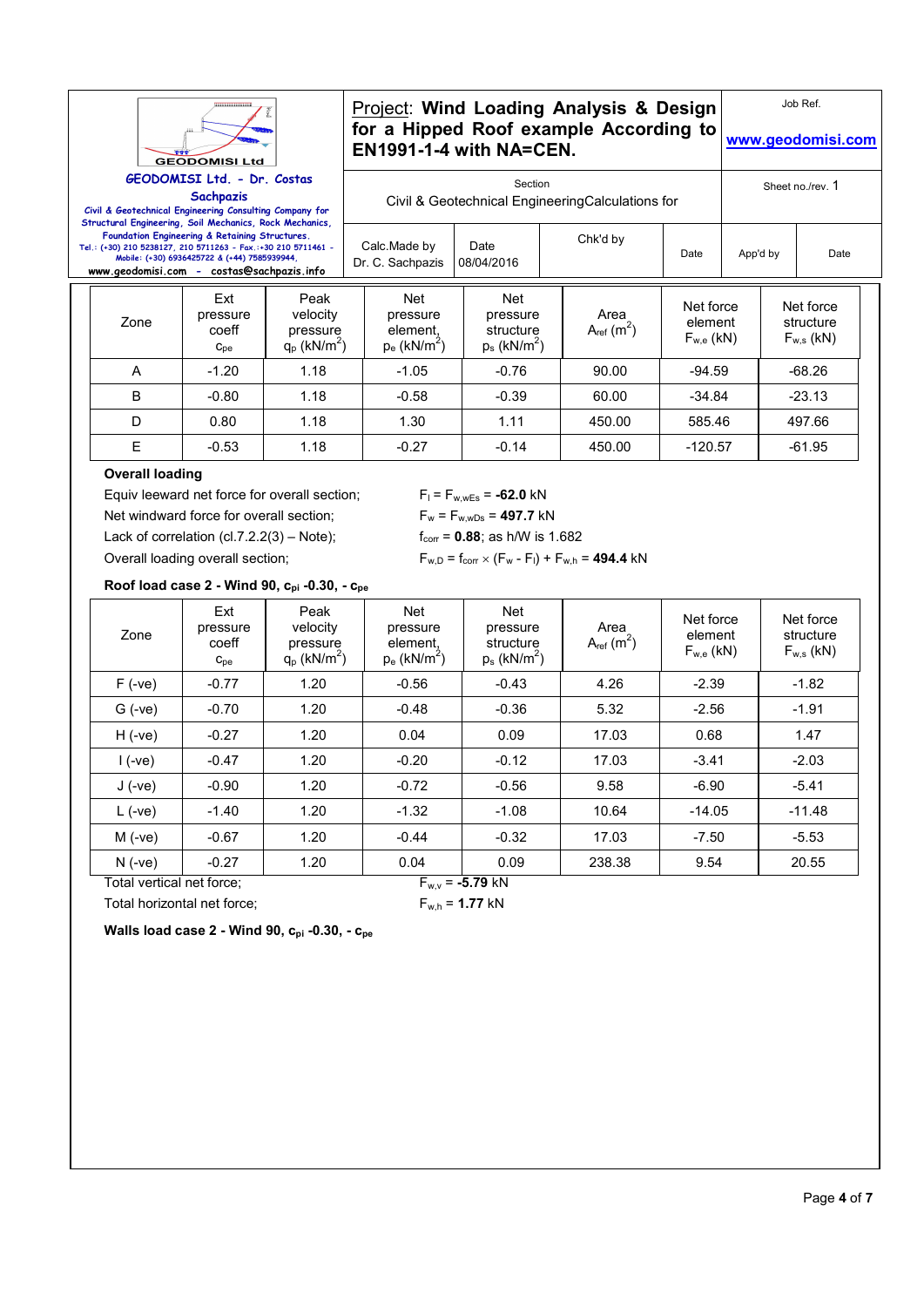

## Project: **Wind Loading Analysis & Design for a Hipped Roof example According to EN1991-1-4 with NA=CEN.**

**www.geodomisi.com**

Job Ref.

|  |  | Section |   |  |
|--|--|---------|---|--|
|  |  |         | . |  |

**Sachpazis Civil & Geotechnical Engineering Consulting Company for Structural Engineering, Soil Mechanics, Rock Mechanics, Foundation Engineering & Retaining Structures. Tel.: (+30) 210 5238127, 210 5711263 - Fax.:+30 210 5711461 - Mobile: (+30) 6936425722 & (+44) 7585939944, www.geodomisi.com - costas@sachpazis.info**

Civil & Geotechnical EngineeringCalculations for

| Calc Made by<br>Dr. C. Sachpazis   08/04/2016 | Date | Chk'd by | Date | App'd by | Date |
|-----------------------------------------------|------|----------|------|----------|------|

| Zone         | Ext<br>pressure<br>coeff<br>$C_{pe}$ | Peak<br>velocity<br>pressure<br>$q_p$ (kN/m <sup>2</sup> ) | Net<br>pressure<br>element,<br>$p_e$ (kN/m <sup>2</sup> ) | <b>Net</b><br>pressure<br>structure<br>$p_s$ (kN/m <sup>2</sup> ) | Area<br>$A_{ref}(m^2)$ | Net force<br>element<br>$F_{w,e}$ (kN) | Net force<br>structure<br>$F_{w,s}$ (kN) |
|--------------|--------------------------------------|------------------------------------------------------------|-----------------------------------------------------------|-------------------------------------------------------------------|------------------------|----------------------------------------|------------------------------------------|
| A            | $-1.20$                              | 1.18                                                       | $-1.05$                                                   | $-0.90$                                                           | 30.00                  | $-31.53$                               | $-26.96$                                 |
| B            | $-0.80$                              | 1.18                                                       | $-0.58$                                                   | $-0.48$                                                           | 120.00                 | $-69.68$                               | $-57.49$                                 |
| $\mathsf{C}$ | $-0.50$                              | 1.18                                                       | $-0.23$                                                   | $-0.16$                                                           | 300.00                 | $-68.35$                               | $-49.31$                                 |
| $D_{b}$      | 0.74                                 | 1.09                                                       | 1.17                                                      | 1.06                                                              | 100.00                 | 116.89                                 | 106.49                                   |
| $D_u$        | 0.74                                 | 1.18                                                       | 1.23                                                      | 1.14                                                              | 50.00                  | 61.61                                  | 56.90                                    |
| E            | $-0.38$                              | 1.18                                                       | $-0.09$                                                   | $-0.04$                                                           | 150.00                 | $-13.51$                               | $-6.22$                                  |

## **Overall loading**

Equiv leeward net force for upper section;  $F_1 = F_{w,wEs} / A_{ref,wE} \times A_{ref,wu} = -2.1 kN$ Net windward force for upper section;  $F_w = F_{w, wus} = 56.9$  kN Lack of correlation  $(cl.7.2.2(3) – Note);$   $f_{corr} = 0.85;$  as  $h/L$  is 0.561 Overall loading upper section;  $F_{w,u} = f_{corr} \times (F_w - F_l) + F_{w,h} = 51.9 \text{ kN}$ Equiv leeward net force for bottom section;  $F_1 = F_{w,wEs} / A_{ref,wE} \times A_{ref,wb} = -4.1 kN$ Net windward force for bottom section;  $F_w = F_{w, wbs} = 106.5 kN$ Lack of correlation  $(cl.7.2.2(3) - Note);$   $f_{corr} = 0.85;$  as  $h/L$  is 0.561 Overall loading bottom section;  $F_{w,b} = f_{corr} \times (F_w - F_l) = 94.0 \text{ kN}$ 

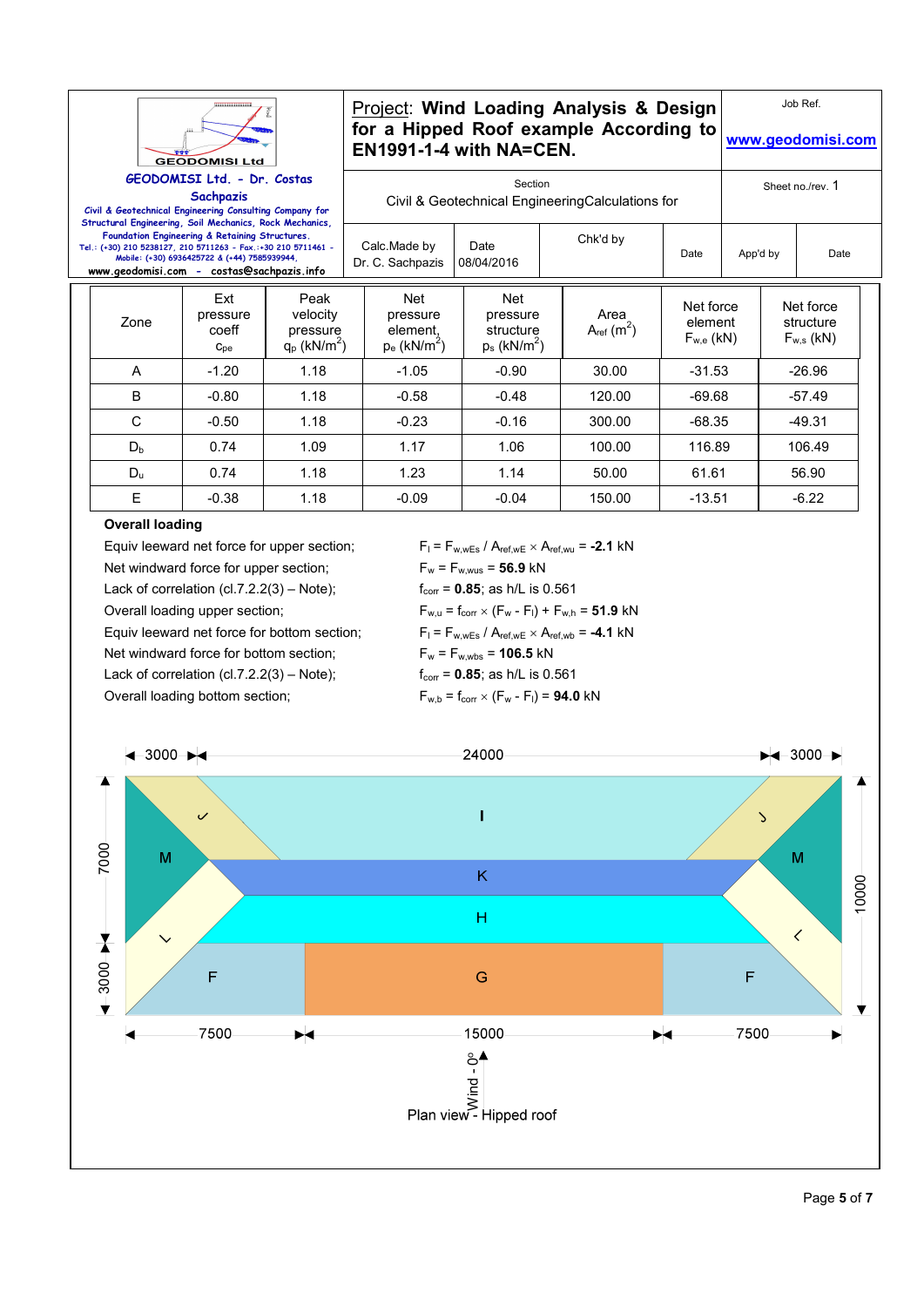